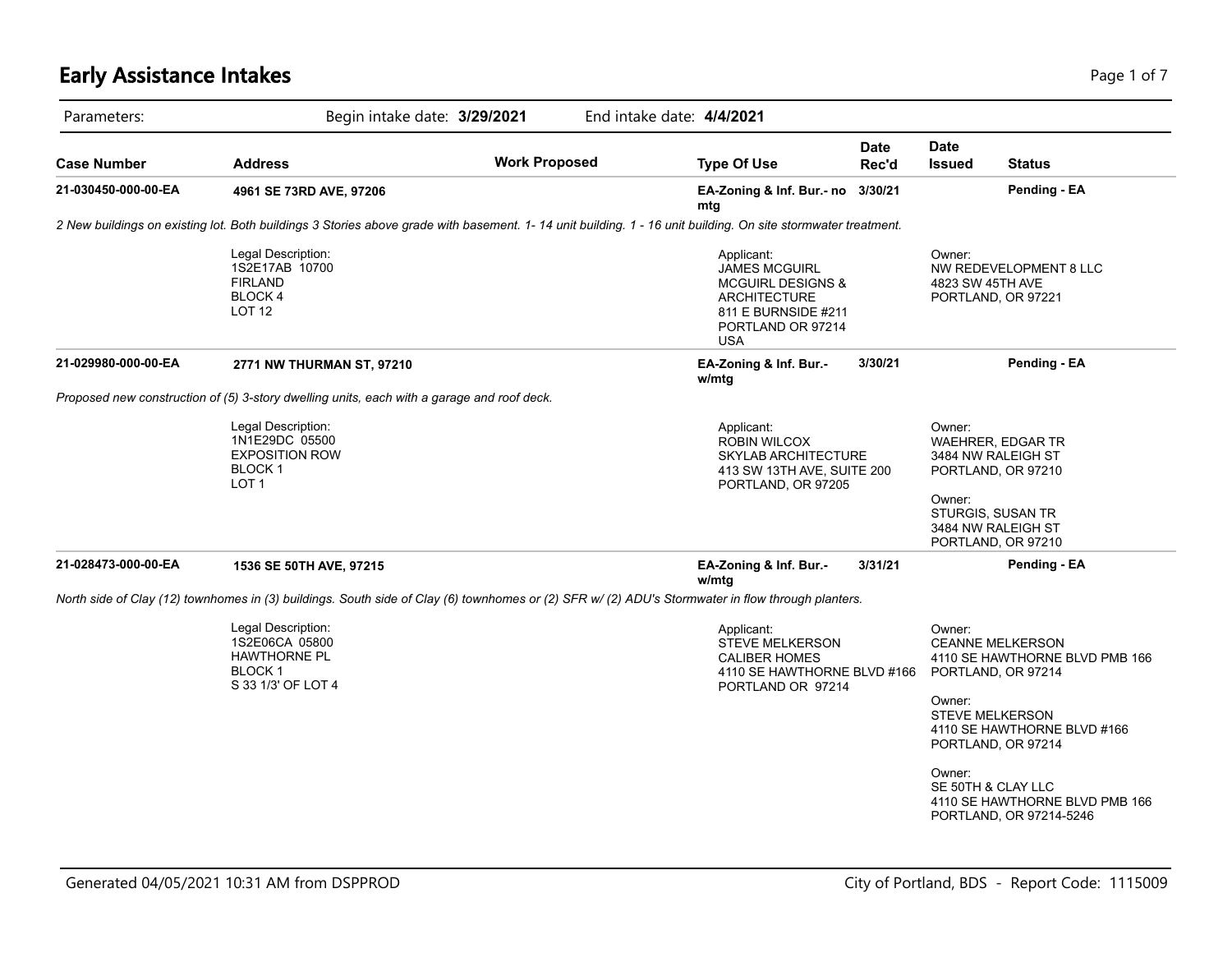## **Early Assistance Intakes** Page 2 of 7

| <b>Case Number</b>               | <b>Address</b>                                                                                                                                                                                                               | <b>Work Proposed</b>   | <b>Type Of Use</b>                                                                                                          | <b>Date</b><br>Rec'd | <b>Date</b><br><b>Issued</b> | <b>Status</b>                                                                 |
|----------------------------------|------------------------------------------------------------------------------------------------------------------------------------------------------------------------------------------------------------------------------|------------------------|-----------------------------------------------------------------------------------------------------------------------------|----------------------|------------------------------|-------------------------------------------------------------------------------|
| 21-030559-000-00-EA              | 5331 S MACADAM AVE, 97239                                                                                                                                                                                                    |                        | EA-Zoning Only - w/mtg                                                                                                      | 4/2/21               |                              | <b>Application</b>                                                            |
| Signage for commercial building. |                                                                                                                                                                                                                              |                        |                                                                                                                             |                      |                              |                                                                               |
|                                  | Legal Description:<br>1S1E15BD 03900<br>SECTION 15 1S 1E<br>TL 3900 3.66 ACRES                                                                                                                                               |                        | Applicant:<br><b>JUSTIN KURTZ</b><br><b>SCOTT EDWARDS</b><br><b>ARCHITECTURE</b><br>2525 E BURNSIDE ST<br>PORTLAND OR 97214 |                      | Owner:                       | WL-SKB WATER TOWER OWNER LLC<br>222 SW COLUMBIA ST #700<br>PORTLAND, OR 97201 |
| 21-029435-000-00-EA              | , 97203                                                                                                                                                                                                                      |                        | <b>PC</b> - PreApplication<br><b>Conference</b>                                                                             | 4/1/21               |                              | Pending - EA                                                                  |
|                                  | Demolition of existing poles and installation of new ductile iron monopoles and associated foundations, just north of the Rivergate Substation.                                                                              |                        |                                                                                                                             |                      |                              |                                                                               |
|                                  | Legal Description:<br>2N1W35A 00100<br>RIVERGATE INDUSTRIAL DIS<br>BLOCK <sub>24</sub><br>LOT <sub>1</sub>                                                                                                                   |                        | Applicant:<br><b>CHIP BLOOMER</b><br>PORTLAND GENERAL ELECTRIC<br>121 SW SALMON ST 1WTC0401<br>PORTLAND, OR 97204           |                      | Owner:<br>PO BOX 3529        | PORT OF PORTLAND<br>PORTLAND, OR 97208-3529                                   |
| 21-032353-000-00-EA              | SW STEPHENSON ST, 97219                                                                                                                                                                                                      |                        | <b>Public Works Inquiry</b>                                                                                                 | 4/2/21               |                              | Pending - EA                                                                  |
|                                  | The Project consists of building one single family home on the property. Storm water proposal consists of 1 infiltration planter for the home. See attached drawings and additional questions.                               |                        |                                                                                                                             |                      |                              |                                                                               |
|                                  | Legal Description:<br>1S1E33DB 00300<br>SECTION 33 1S 1E<br>TL 300 0.53 ACRES                                                                                                                                                |                        | Applicant:<br><b>BRIAN NELSON</b><br>11606 SW OAK CREEK DR<br>PORTLAND, OR 97219                                            |                      | Owner:<br>JULIE BENNETT      | 1959 SW EDGEWOOD RD<br>PORTLAND, OR 97201                                     |
|                                  |                                                                                                                                                                                                                              |                        |                                                                                                                             |                      | Owner:<br>DARCY MARTIN       | 1959 SW EDGEWOOD RD<br>PORTLAND, OR 97201                                     |
|                                  | Total # of Early Assistance intakes: 6                                                                                                                                                                                       |                        |                                                                                                                             |                      |                              |                                                                               |
| 21-031935-000-00-LU              |                                                                                                                                                                                                                              |                        | Type 2 procedure                                                                                                            | 3/31/21              |                              | Pending                                                                       |
| community garden.                | 3405 SW HUME ST, 97219<br>Requesting an adjustment for density to 1 structure that currently exists on lot. Retrofit, clean and remodel existing warehouse for reuse as personal home office. Improve landscape and create a | <b>AD - Adjustment</b> |                                                                                                                             |                      |                              |                                                                               |
|                                  | Legal Description:<br>1S1E20DB 10200<br><b>WILDWOOD</b><br><b>BLOCK1</b>                                                                                                                                                     |                        | Applicant:<br>ELIZABETH SANDOW<br>9230 SW WHITFORD LN<br>PORTLAND, OR 97223                                                 |                      | Owner:<br>SRT EQUITIES INC   | 3907 SW TUNNELWOOD ST<br>PORTLAND, OR 97221                                   |

LOT 11&12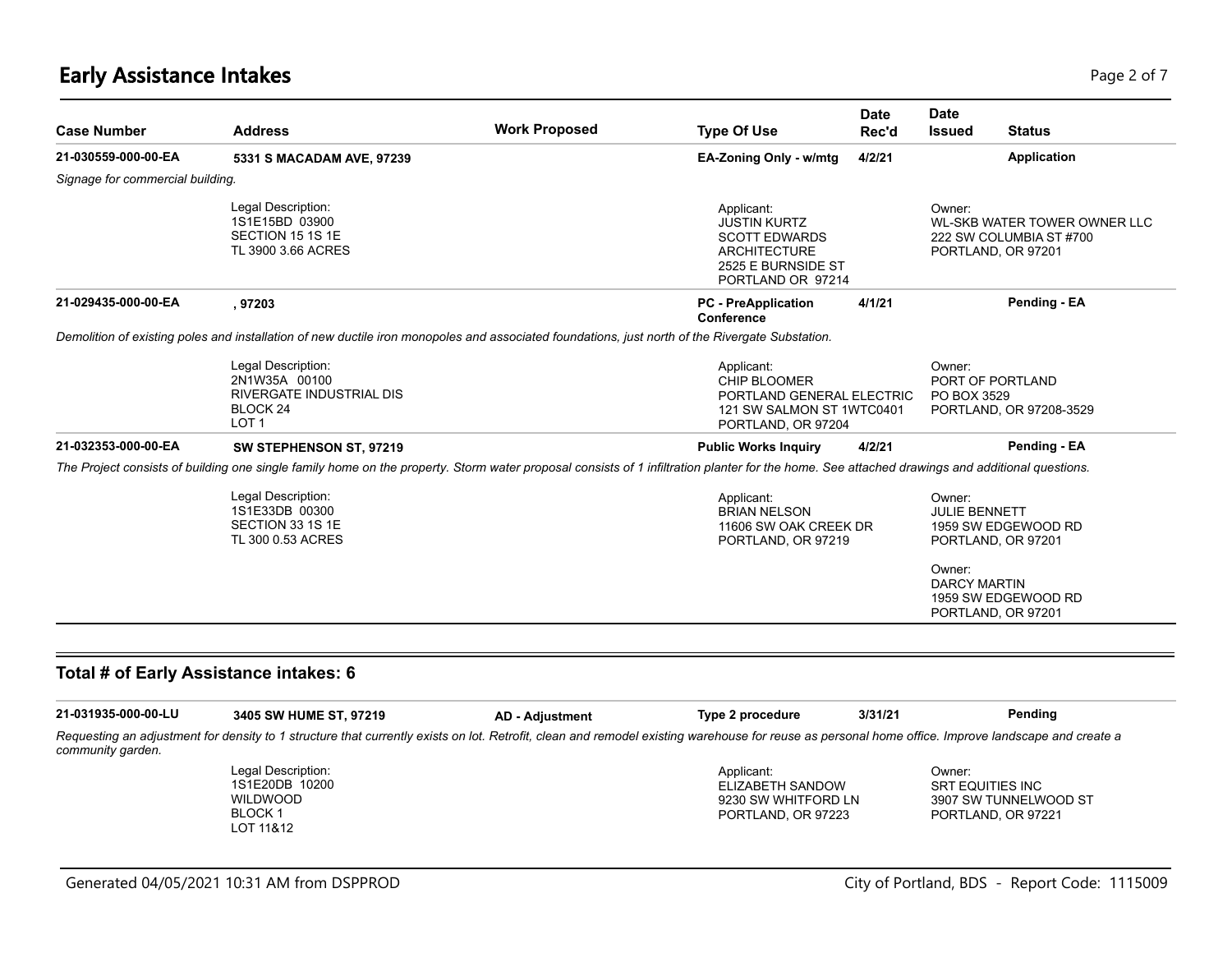| <b>Case Number</b>    | <b>Address</b>                                                                                                                                                                                                                                                                                                                                                                                                                                                                                                                                                                                                                                                                                                                                                                                                                | <b>Work Proposed</b>   | <b>Type Of Use</b>                                                                                             | <b>Date</b><br>Rec'd | <b>Date</b><br><b>Issued</b>  | <b>Status</b>                                                         |
|-----------------------|-------------------------------------------------------------------------------------------------------------------------------------------------------------------------------------------------------------------------------------------------------------------------------------------------------------------------------------------------------------------------------------------------------------------------------------------------------------------------------------------------------------------------------------------------------------------------------------------------------------------------------------------------------------------------------------------------------------------------------------------------------------------------------------------------------------------------------|------------------------|----------------------------------------------------------------------------------------------------------------|----------------------|-------------------------------|-----------------------------------------------------------------------|
| 21-032451-000-00-LU   | 5903 SE GLADSTONE ST, 97206                                                                                                                                                                                                                                                                                                                                                                                                                                                                                                                                                                                                                                                                                                                                                                                                   | <b>AD - Adjustment</b> | Type 2 procedure                                                                                               | 4/1/21               |                               | Pending                                                               |
| $(33.130.240.B.2b)$ . | Change of use of existing single family home (R3) to congregate living (R3). Use as short term rental without a full time resident. Occupant load <10. The existing residence will remain as is. Site<br>improvements will be made to accommodate for the change of use. Adjustments requested to surface parking driveways/landscaping and screening (33.266.130.G.2) and pedestrian connection                                                                                                                                                                                                                                                                                                                                                                                                                              |                        |                                                                                                                |                      |                               |                                                                       |
|                       | Legal Description:<br>1S2E07DD 19500<br><b>MYRTLE</b><br>BLOCK <sub>3</sub><br>LOT <sub>16</sub>                                                                                                                                                                                                                                                                                                                                                                                                                                                                                                                                                                                                                                                                                                                              |                        | Applicant:<br>PATRICK DONALDSON<br><b>HARKA ARCHITECTURE</b><br>107 NE WASHINGTON ST #740<br>PORTLAND OR 97214 |                      | Owner:<br>YOUNG GLAD LLC      | 11 DEVOE ST, APT 4B<br>BROOKLYN, NY 11211                             |
| 21-032447-000-00-LU   | 2535 SE CESAR E CHAVEZ BLVD, 97202                                                                                                                                                                                                                                                                                                                                                                                                                                                                                                                                                                                                                                                                                                                                                                                            | <b>AD - Adjustment</b> | Type 2 procedure                                                                                               | 4/1/21               |                               | <b>Void/ Withdrawn</b>                                                |
| review.               | The use is changing from household living to retail sales and service (temporary lodging). This adjustment is asking for an adjustment on the following required standards: a. Access to vehicle areas<br>must be set back 20 feet from abutting residential zones (33.218.140.G) b. Short term bicycle parking must be located within 50 feet of the main entrance to the building (33.266.210.E) Change of use<br>of existing single family home (R3) to congregate living (R3). Use as short term rental without a full time resident. Occupant load <10. The existing residence will remain as is. Site improvements will<br>be made to accommodate for the change of use. To comply with 2017 Oregon residential specialty code. See R101.2.3. The permit number for this project is 21-010994-RS and is currently under |                        |                                                                                                                |                      |                               |                                                                       |
|                       | Legal Description:<br>1S1E12AA 16300<br><b>RICHMOND ADD</b><br><b>BLOCK1</b><br>LOT 14&16 TL 16300                                                                                                                                                                                                                                                                                                                                                                                                                                                                                                                                                                                                                                                                                                                            |                        | Applicant:<br>PATRICK DONALDSON<br><b>HARKA ARCHITECTURE</b><br>107 NE WASHINGTON ST #740<br>PORTLAND OR 97214 |                      | Owner:<br><b>EVAN STALLER</b> | 2535 SE CESAR E CHAVEZ BLVD<br>PORTLAND, OR 97202                     |
| 21-032366-000-00-LU   | 5115 SE LAFAYETTE ST - UNIT A, 97206                                                                                                                                                                                                                                                                                                                                                                                                                                                                                                                                                                                                                                                                                                                                                                                          | <b>AD - Adjustment</b> | Type 2 procedure                                                                                               | 4/1/21               |                               | Pending                                                               |
|                       | Change of use of existing single family home (R3) to congregate living (R3). Use as short term rental without a full time resident. Occupant load <10. The existing residence will remain as is. Site<br>improvements will be made to accommodate for the change of use. Adjustments requested for: vehicle area not allowed between any building and the street (33.266.130. C); surface parking driveway<br>setbacks/landscape screening (33.266.130.G.2); and pedestrian connections (33.130.240.B.2b).                                                                                                                                                                                                                                                                                                                    |                        |                                                                                                                |                      |                               |                                                                       |
|                       | Legal Description:<br>1S2E07DB 13300<br><b>MCGOWAN ADD</b><br>BLOCK 1<br>LOT <sub>13</sub>                                                                                                                                                                                                                                                                                                                                                                                                                                                                                                                                                                                                                                                                                                                                    |                        | Applicant:<br>PATRICK DONALDSON<br><b>HARKA ARCHITECTURE</b><br>107 NE WASHINGTON ST #740<br>PORTLAND OR 97214 |                      | Owner:                        | <b>ARMON PETROSSIAN</b><br>5115 SE LAFAYETTE ST<br>PORTLAND, OR 97206 |
| 21-032271-000-00-LU   | 1601 NE COLUMBIA BLVD, 97211                                                                                                                                                                                                                                                                                                                                                                                                                                                                                                                                                                                                                                                                                                                                                                                                  | <b>AD - Adjustment</b> | Type 2 procedure                                                                                               | 4/1/21               |                               | Pending                                                               |
|                       | Installation of a new non-illuminated 674 sq ft painted wall/adhered sign. Adjustment requested to allow a sign of this size to be installed.                                                                                                                                                                                                                                                                                                                                                                                                                                                                                                                                                                                                                                                                                 |                        |                                                                                                                |                      |                               |                                                                       |
|                       | Legal Description:<br>1N1E11DC 00500<br>SECTION 11 1N 1E<br>TL 500 1.87 ACRES                                                                                                                                                                                                                                                                                                                                                                                                                                                                                                                                                                                                                                                                                                                                                 |                        | Applicant:<br><b>JOHN VERNON</b><br>TIMBERLAB. INC<br>1601 NE COLUMBIA BLVD<br>PORTLAND, OR 97211              |                      | Owner:                        | 1601 NE COLUMBIA LLC<br>5510 SW SWEETBRIAR ST<br>PORTLAND, OR 97221   |
|                       |                                                                                                                                                                                                                                                                                                                                                                                                                                                                                                                                                                                                                                                                                                                                                                                                                               |                        | Applicant:<br><b>CHRISTOPHER EVANS</b><br>TIMBERLAB, INC                                                       |                      |                               |                                                                       |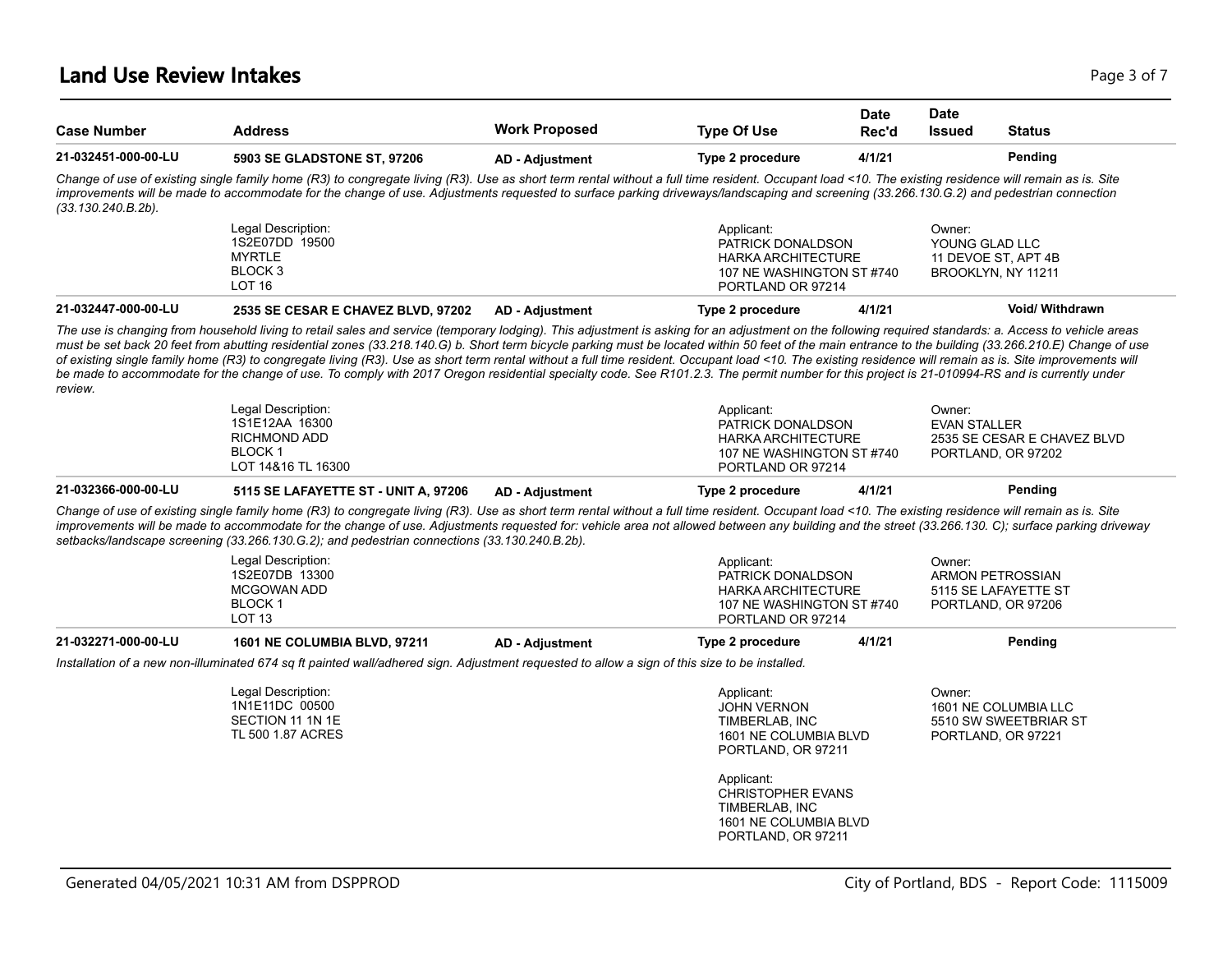### **Land Use Review Intakes** Page 4 of 7

| <b>Case Number</b>                      | <b>Address</b>                                                                                                                                                                                                                                                                                                                                                                                                                                                                                                                                                                                                                                                                                                                                                                                                                                                                                                                                                                                                                                                                                                                                                                                                                                                                                                                                                                           | <b>Work Proposed</b>   | <b>Type Of Use</b>                                                                                             | Date<br>Rec'd | <b>Date</b><br><b>Issued</b>                         | <b>Status</b>                             |
|-----------------------------------------|------------------------------------------------------------------------------------------------------------------------------------------------------------------------------------------------------------------------------------------------------------------------------------------------------------------------------------------------------------------------------------------------------------------------------------------------------------------------------------------------------------------------------------------------------------------------------------------------------------------------------------------------------------------------------------------------------------------------------------------------------------------------------------------------------------------------------------------------------------------------------------------------------------------------------------------------------------------------------------------------------------------------------------------------------------------------------------------------------------------------------------------------------------------------------------------------------------------------------------------------------------------------------------------------------------------------------------------------------------------------------------------|------------------------|----------------------------------------------------------------------------------------------------------------|---------------|------------------------------------------------------|-------------------------------------------|
| 21-030192-000-00-LU                     | 323 SE 151ST AVE, 97233                                                                                                                                                                                                                                                                                                                                                                                                                                                                                                                                                                                                                                                                                                                                                                                                                                                                                                                                                                                                                                                                                                                                                                                                                                                                                                                                                                  | <b>AD - Adjustment</b> | Type 2 procedure                                                                                               | 3/29/21       |                                                      | Incomplete                                |
|                                         | Adjustment to reduce the minimum north side building setback from 5 feet to 3 feet for the existing north building wall and from 5 feet to 2 feet for the eave overhang for an existing un-permitted<br>detached accessory structure. The one-story, 310 square foot structure will contain a workshop and a bathroom.                                                                                                                                                                                                                                                                                                                                                                                                                                                                                                                                                                                                                                                                                                                                                                                                                                                                                                                                                                                                                                                                   |                        |                                                                                                                |               |                                                      |                                           |
|                                         | Legal Description:<br>1N2E36CD 03400<br><b>WIRTHMORE ADDITION</b><br>LOT <sub>3</sub><br>INC UND 1/3 INT TRACT A                                                                                                                                                                                                                                                                                                                                                                                                                                                                                                                                                                                                                                                                                                                                                                                                                                                                                                                                                                                                                                                                                                                                                                                                                                                                         |                        | Applicant:<br><b>VADIM MARINESCU</b><br>323 SE 151ST AVE<br>PORTLAND, OR 97233                                 |               | Owner:<br><b>VADIM MARINESCU</b><br>323 SE 151ST AVE | PORTLAND, OR 97233-2825                   |
| 21-032481-000-00-LU                     | 5040 NE 18TH AVE, 97211                                                                                                                                                                                                                                                                                                                                                                                                                                                                                                                                                                                                                                                                                                                                                                                                                                                                                                                                                                                                                                                                                                                                                                                                                                                                                                                                                                  | <b>AD - Adjustment</b> | Type 2 procedure                                                                                               | 4/1/21        |                                                      | <b>Void/ Withdrawn</b>                    |
|                                         | residential zone (33.218.140.D) c. On sites less than 2 acres in the CM2 zone, vehicle area is not allowed between any building and the street (33.266.130. C) d. Surface parking driveways must be<br>set back a minimum of 5 feet from the side and rear lot lines. The 5-foot setback must be landscaped to L3 standard of Chapter 33.248, Landscaping and Screening. Where the setback is greater<br>than the required minimum, the landscaping must be placed within 25 feet of the edge of the parking area and driveway (33.266.130.G.2) e. The minimum 6-foot wide pedestrian connection system<br>must connect all main entrances on the site and provide connections to other areas of the site used by building occupants, including parking areas and bicycle parking. Pedestrian connections to<br>public sidewalks may substitute for internal connections for main entrances that are within 10 feet of the sidewalk (33.130.240.B.2b) Change of use of existing single family home (R3) to congregate<br>living (R3). Use as short term rental without a full time resident. Occupant load <10. The existing residence will remain as is. Site improvements will be made to accommodate for the change of use.<br>To comply with 2017 Oregon residential specialty code. See R101.2.3. The permit number for this project is 21-010582-RS and is currently under review. |                        |                                                                                                                |               |                                                      |                                           |
|                                         | Legal Description:<br>1N1E23AB 17801<br>PARTITION PLAT 1994-141<br>LOT <sub>1</sub>                                                                                                                                                                                                                                                                                                                                                                                                                                                                                                                                                                                                                                                                                                                                                                                                                                                                                                                                                                                                                                                                                                                                                                                                                                                                                                      |                        | Applicant:<br>PATRICK DONALDSON<br><b>HARKA ARCHITECTURE</b><br>107 NE WASHINGTON ST #740<br>PORTLAND OR 97214 |               | Owner:<br><b>CHASE KEPLER</b><br>5040 NE 18TH AVE    | PORTLAND, OR 97211                        |
|                                         | Total # of LU AD - Adjustment permit intakes: 7                                                                                                                                                                                                                                                                                                                                                                                                                                                                                                                                                                                                                                                                                                                                                                                                                                                                                                                                                                                                                                                                                                                                                                                                                                                                                                                                          |                        |                                                                                                                |               |                                                      |                                           |
| 21-031451-000-00-LU                     | 2013 NE 104TH AVE, 97220                                                                                                                                                                                                                                                                                                                                                                                                                                                                                                                                                                                                                                                                                                                                                                                                                                                                                                                                                                                                                                                                                                                                                                                                                                                                                                                                                                 | DZ - Design Review     | Type 2 procedure                                                                                               | 3/31/21       |                                                      | Pending                                   |
| construction of the existing residence. | The scope of this proposal is to add a 784sf single story addition and a 270 sf garage addition onto the back of the existing residence at 2013 NE 104th Ave. The addition will match the character and                                                                                                                                                                                                                                                                                                                                                                                                                                                                                                                                                                                                                                                                                                                                                                                                                                                                                                                                                                                                                                                                                                                                                                                  |                        |                                                                                                                |               |                                                      |                                           |
|                                         | Legal Description:<br>1N2E27CC 03800<br>SECTION 27 1N 2E<br>TL 3800 0.30 ACRES                                                                                                                                                                                                                                                                                                                                                                                                                                                                                                                                                                                                                                                                                                                                                                                                                                                                                                                                                                                                                                                                                                                                                                                                                                                                                                           |                        | Applicant:<br>LYNN HARRITT<br>LYNN HARRITT DESIGN<br>517 NE 30TH AVE<br>PORTLAND OR 97232                      |               | Owner:<br>2013 NE 104TH AVE                          | THUY DUYEN V TRUONG<br>PORTLAND, OR 97220 |
| 21-030876-000-00-LU                     | 5060 N GREELEY AVE, 97217                                                                                                                                                                                                                                                                                                                                                                                                                                                                                                                                                                                                                                                                                                                                                                                                                                                                                                                                                                                                                                                                                                                                                                                                                                                                                                                                                                | DZ - Design Review     | Type 2 procedure                                                                                               | 3/30/21       |                                                      | Pending                                   |
|                                         | Minor exterior modifications to the existing office building at 5030 N Greeley Ave in Portland, also known as the adidas "Red" building. Scope includes replacing existing entry doors with a new<br>revolving door assembly on the north side elevation and replacing existing windows with new exterior doors on the south elevation. No additional exterior work planned.                                                                                                                                                                                                                                                                                                                                                                                                                                                                                                                                                                                                                                                                                                                                                                                                                                                                                                                                                                                                             |                        |                                                                                                                |               |                                                      |                                           |
|                                         | Legal Description:                                                                                                                                                                                                                                                                                                                                                                                                                                                                                                                                                                                                                                                                                                                                                                                                                                                                                                                                                                                                                                                                                                                                                                                                                                                                                                                                                                       |                        | Applicant:<br>MIKE COYLE                                                                                       |               | Owner:<br>ADIDAS VILLAGE CORPORATION                 |                                           |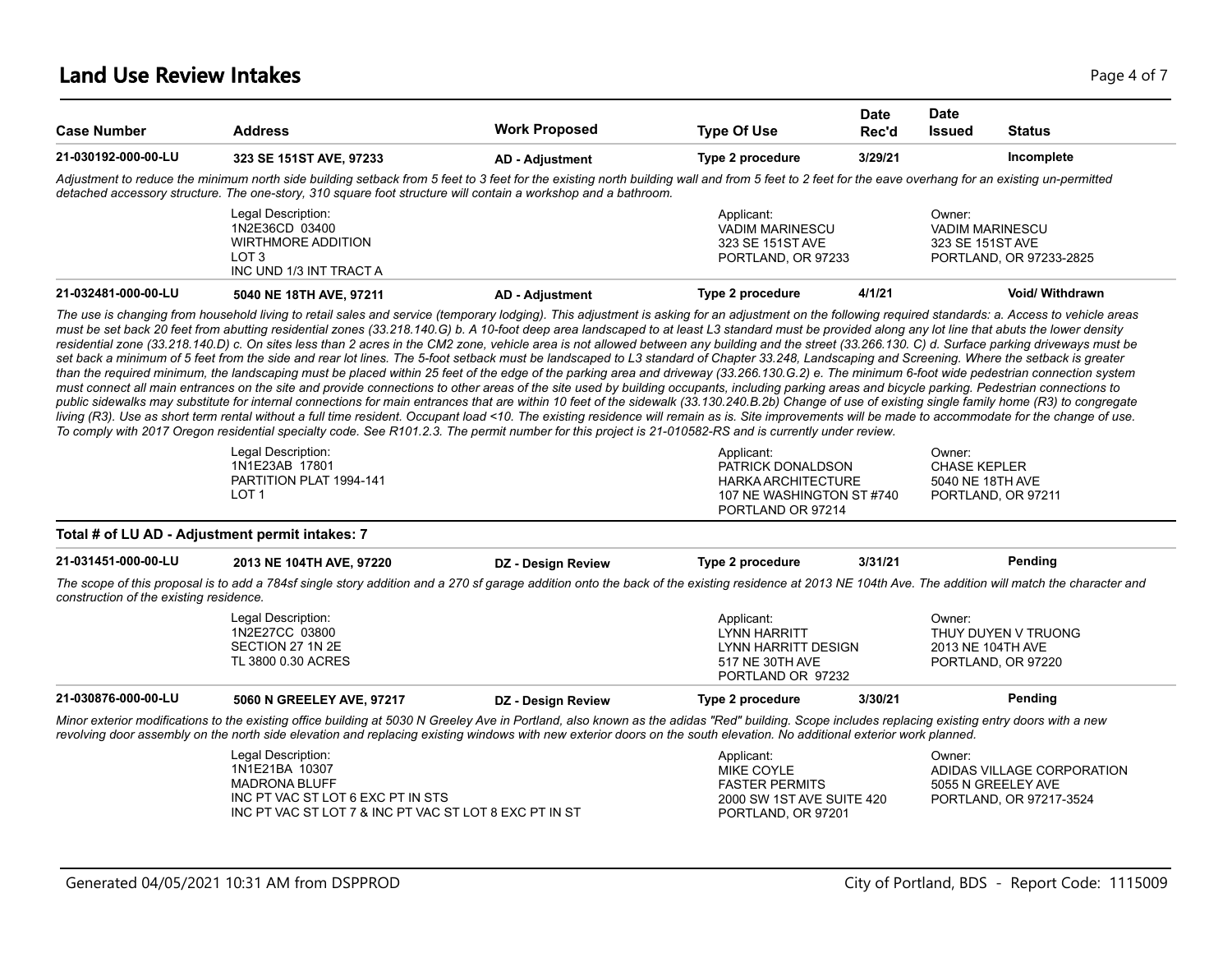### **Land Use Review Intakes** Page 5 of 7

| <b>Case Number</b>  | <b>Address</b>                                                                                                                                                                                                                                                                                                                                                                                  | <b>Work Proposed</b> | <b>Type Of Use</b>                                                                                                                                                                                                  | <b>Date</b><br>Rec'd | <b>Date</b><br><b>Issued</b> | <b>Status</b>                                                                            |
|---------------------|-------------------------------------------------------------------------------------------------------------------------------------------------------------------------------------------------------------------------------------------------------------------------------------------------------------------------------------------------------------------------------------------------|----------------------|---------------------------------------------------------------------------------------------------------------------------------------------------------------------------------------------------------------------|----------------------|------------------------------|------------------------------------------------------------------------------------------|
| 21-032096-000-00-LU | 6854 SW TERWILLIGER BLVD - UNIT A,<br>97219                                                                                                                                                                                                                                                                                                                                                     | DZ - Design Review   | Type 2 procedure                                                                                                                                                                                                    | 4/1/21               |                              | Pending                                                                                  |
|                     | The proposal is for a Design Review for two new houses. A concurrent Land Division and Environmental Review has been submitted. A Design Review is required because the site is visible from SW<br>Terwilliger Blvd. Stormwater Planters discharging to rip rap outfall.                                                                                                                        |                      |                                                                                                                                                                                                                     |                      |                              |                                                                                          |
|                     | Legal Description:<br>1S1E21AA 01000<br><b>BURLINGAME</b><br>BLOCK 59<br>LOT 1&2 TL 1000                                                                                                                                                                                                                                                                                                        |                      | Applicant:<br><b>SARAH RADELET</b><br>STRATA LAND USE PLANNING<br>PO BOX 90833<br>PORTLAND OR 97290<br>Applicant:<br><b>EVAN DAIGNEAULT</b><br>ADVANCE DESIGN BUILD LLC<br>6435 SW PARKHLL WAY<br>PORTLAND OR 97239 |                      | Owner:                       | ADVANCE DESIGN BUILD LLC<br>6435 SW PARKHILL WAY<br>PORTLAND, OR 97239-2659              |
| 21-032038-000-00-LU | 1600 SW 4TH AVE, 97201                                                                                                                                                                                                                                                                                                                                                                          | DZ - Design Review   | Type 2 procedure                                                                                                                                                                                                    | 4/1/21               |                              | Pending                                                                                  |
|                     |                                                                                                                                                                                                                                                                                                                                                                                                 |                      |                                                                                                                                                                                                                     |                      |                              |                                                                                          |
|                     | Re-roof of existing main roof and penthouse roof; Replacement of existing perimeter guardrail at main roof; addition of ballasted safety rail at penthouse roof; replacement of existing stair guardrail<br>down to Mechanical well; addition of new window washing tie-offs; addition of new overflow drains (tying into existing drains on building interior). Existing roof drains to remain |                      |                                                                                                                                                                                                                     |                      |                              |                                                                                          |
|                     | Legal Description:<br>1S1E03CB 01800<br>SOUTH AUDITORIUM ADD<br><b>BLOCK A</b><br>LOT 2 TL 1800<br>DEFERRED ADDITIONAL TAX LIABILITY                                                                                                                                                                                                                                                            |                      | Applicant:<br><b>MARK FUJII</b><br>PORTLAND STATE UNIVERSITY<br><b>FACILITIES AND PLANNING</b><br>PO BOX 751<br>PORTLAND OR 97207-0751                                                                              |                      | Owner:<br><b>PO BOX 751</b>  | PORTLAND STATE UNIVERSITY -<br><b>LEASED MULTIPLE TENANTS</b><br>PORTLAND, OR 97207-0751 |
|                     | Total # of LU DZ - Design Review permit intakes: 4                                                                                                                                                                                                                                                                                                                                              |                      |                                                                                                                                                                                                                     |                      |                              |                                                                                          |
|                     | 9420 NW ST HELENS RD, 97231                                                                                                                                                                                                                                                                                                                                                                     | <b>GW</b> - Greenway | Type 2 procedure                                                                                                                                                                                                    | 4/1/21               |                              | Pending                                                                                  |
| 21-031988-000-00-LU | This project is to relocate existing underground piping that services the P2 dock to above-ground. This project is needed to improve the safety and accessibility of inspection and maintenance of the<br>piping. Four existing pipes will be replaced with new piping and supports within the existing work area. Existing storm water system regulated under the existing NPDES               |                      |                                                                                                                                                                                                                     |                      |                              |                                                                                          |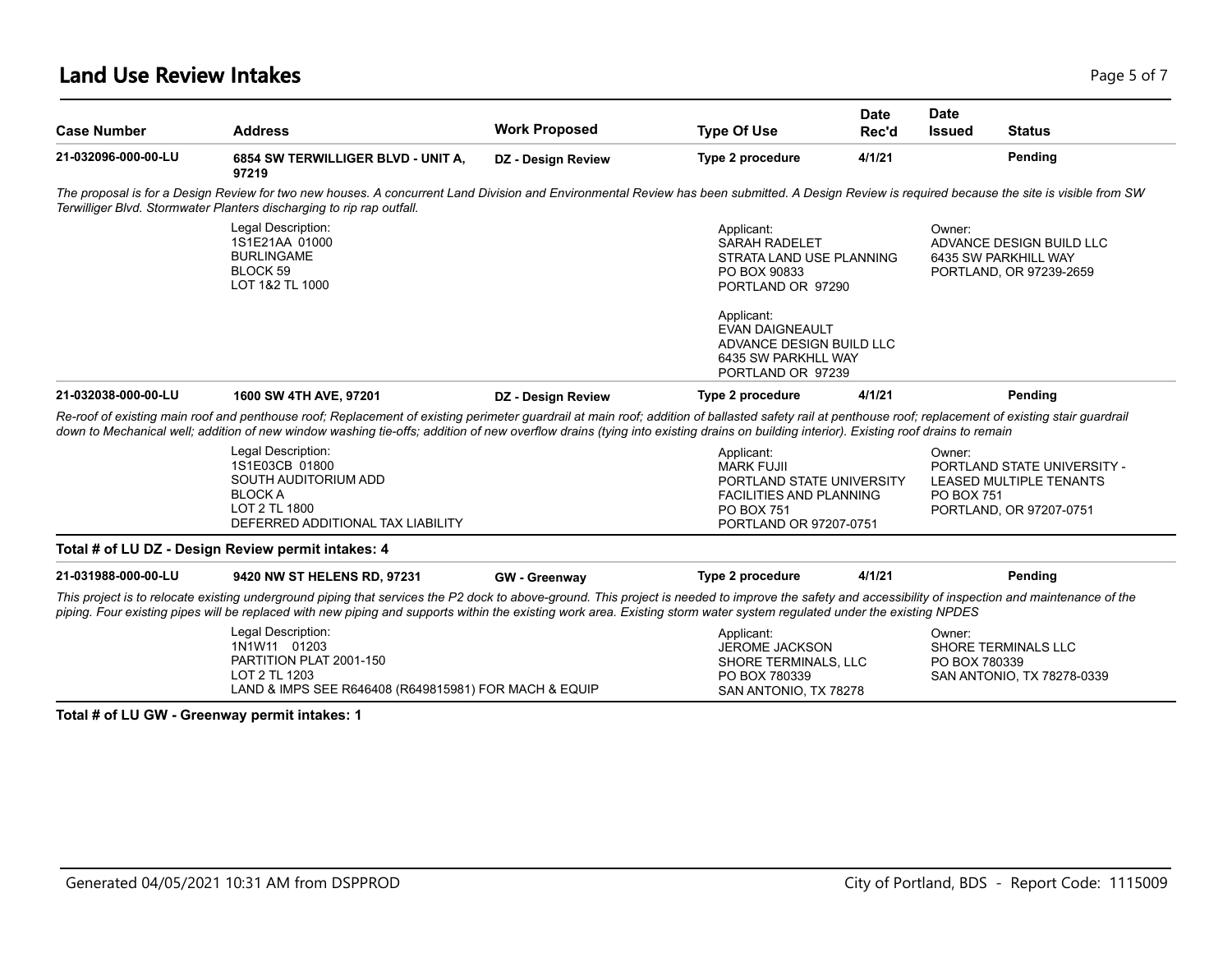### **Land Use Review Intakes** Page 6 of 7

| <b>Case Number</b>  | <b>Address</b>                                                                                                                                                                                                                                                                                                         | <b>Work Proposed</b>                 | <b>Type Of Use</b>                                                                                                                 | <b>Date</b><br>Rec'd                                                                                  | <b>Date</b><br><b>Issued</b> | <b>Status</b>                                                                    |
|---------------------|------------------------------------------------------------------------------------------------------------------------------------------------------------------------------------------------------------------------------------------------------------------------------------------------------------------------|--------------------------------------|------------------------------------------------------------------------------------------------------------------------------------|-------------------------------------------------------------------------------------------------------|------------------------------|----------------------------------------------------------------------------------|
| 21-031864-000-00-LU | 2615 NE STANTON ST, 97212                                                                                                                                                                                                                                                                                              | <b>HR - Historic Resource Review</b> | Type 2 procedure                                                                                                                   | 3/30/21                                                                                               |                              | Pending                                                                          |
|                     | More than 150 sf of exterior changes to existing residence. Remove and Replace (3) existing / non-original windows. Remove and Replace (1) existing / non-original door. Remove non-original<br>window/wall panels on existing / original covered side porch. Add new stairs to yard from restored covered side porch. |                                      |                                                                                                                                    |                                                                                                       |                              |                                                                                  |
|                     | Legal Description:<br>1N1E25BC 03600<br><b>GLENEYRIE</b><br>BLOCK 8<br>LOT 8&9 TL 3600                                                                                                                                                                                                                                 |                                      | Applicant:<br><b>MARY HOGUE</b><br><b>MKM ARCHITECTURE</b><br><b>PO BOX 25</b>                                                     | Owner:<br><b>KRISTEN KILL</b><br>2615 NE STANTON ST<br>PORTLAND, OR 97212<br>SKAMOKAWA, WA 98647-0025 |                              |                                                                                  |
|                     |                                                                                                                                                                                                                                                                                                                        |                                      |                                                                                                                                    |                                                                                                       | Owner:<br><b>JOSHUA KILL</b> | 2615 NE STANTON ST<br>PORTLAND, OR 97212                                         |
| 21-030528-000-00-LU | 807 SW 14TH AVE, 97205                                                                                                                                                                                                                                                                                                 | <b>HR</b> - Historic Resource Review | Type 2 procedure                                                                                                                   | 3/29/21                                                                                               |                              | Pending                                                                          |
|                     | SINGLE PDF - RE-ROOF AND PARTIAL SEISMIC UPGRADE TO URM BUILDING.                                                                                                                                                                                                                                                      |                                      |                                                                                                                                    |                                                                                                       |                              |                                                                                  |
|                     | Legal Description:<br>1N1E33DD 06900<br>PORTLAND<br>BLOCK 309<br>LOT 1&2<br>HISTORIC PROPERTY 15 YR 2008, POTENTIAL ADDITIONAL TAX                                                                                                                                                                                     |                                      | Applicant:<br><b>BEN STEER</b><br><b>MILLER CONSULTING</b><br><b>ENGINEERS</b><br>9570 SW BARBUR BLVD STE 100<br>PORTLAND OR 97219 |                                                                                                       | Owner:                       | THE BROWN APARTMENTS LLC<br>4025 SE HAWTHORNE BLVD APT 207<br>PORTLAND, OR 97214 |
| 21-030900-000-00-LU | 511 NW BROADWAY, 97209                                                                                                                                                                                                                                                                                                 | <b>HR - Historic Resource Review</b> | Type 2 procedure                                                                                                                   | 3/30/21                                                                                               |                              | Pending                                                                          |
|                     | The intent of this LUR application is to request Historic Resource Review and approval for a new exterior fence enclosure at the back-loading area of the building. This is a Landmark building                                                                                                                        |                                      |                                                                                                                                    |                                                                                                       |                              |                                                                                  |
|                     | Legal Description:<br>1N1E34BC 07800<br><b>COUCHS ADD</b><br>BLOCK S TL 7800                                                                                                                                                                                                                                           |                                      | Applicant:<br><b>MICHAEL ROBERTS</b><br><b>LRS ARCHITECTS</b><br>720 NW DAVIS SUITE 300<br>PORTLAND OR 97209<br><b>USA</b>         |                                                                                                       | Owner:<br>222 NW 5TH AVE     | PORTLAND CITY OF PDC<br>PORTLAND, OR 97209-3812                                  |

**Total # of LU HR - Historic Resource Review permit intakes: 3**